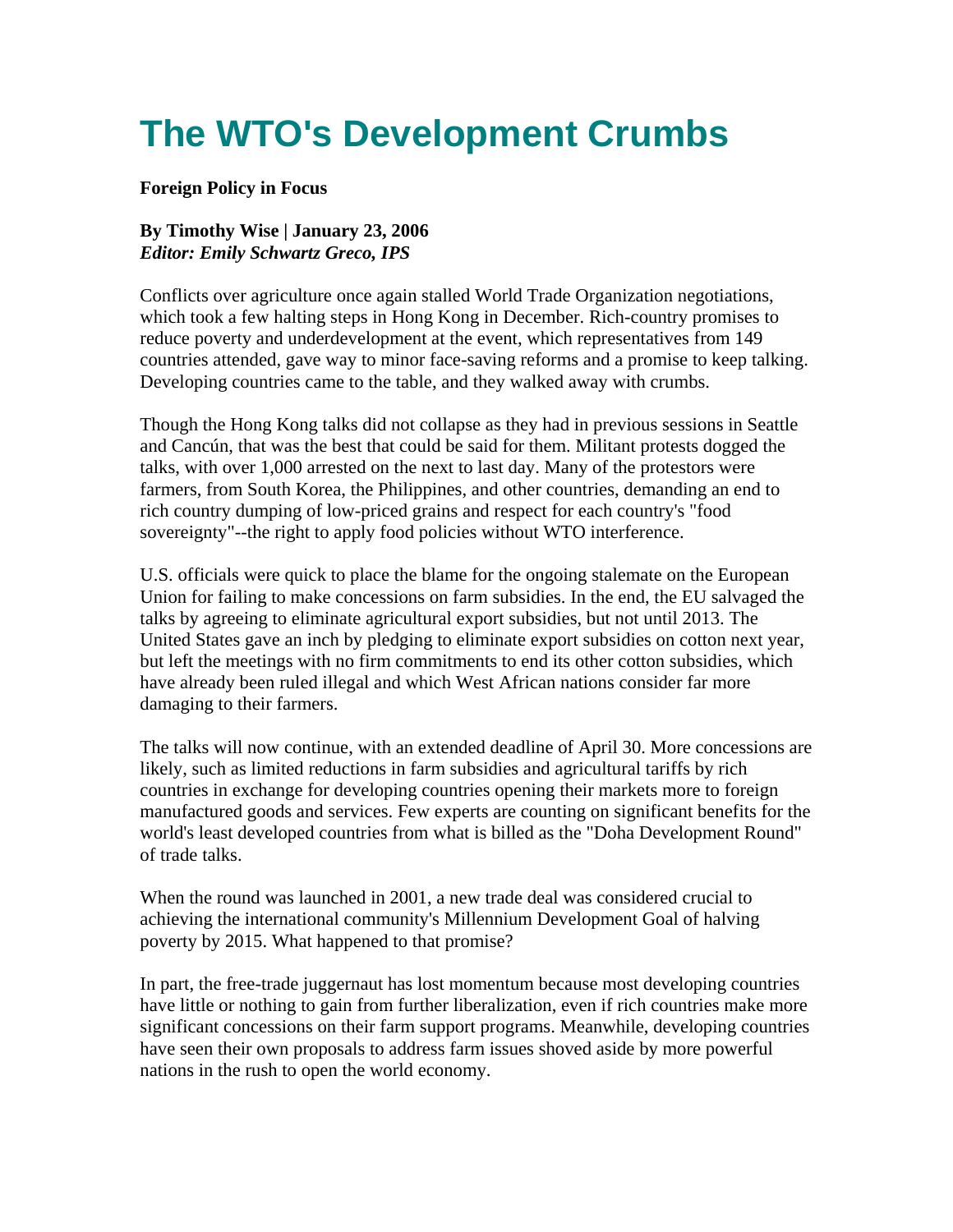### **Shrinking Gains from Trade**

New projections from the World Bank highlight the shrinking gains from trade for poor countries. Shortly before the Hong Kong meetings, the World Bank released updated forecasts of the economic benefits from further global trade liberalization. Under a scenario of significant cuts to agricultural subsidies and tariffs as well as industrial tariff reductions--reforms that now seem ambitious--Bank researchers projected income improvements of just \$96 billion for the world community in 2015. Of that, \$80 billion would go to rich countries, leaving just \$16 billion in gains for the large majority who live in the developing world.

Billions always sound like a lot of money, but these are just crumbs from the world economy's table. The developing-country share is less than the annual U.S. food stamp budget. It amounts to less than a penny-a-day per person. It's a 0.16 percent one-time gain that would marginally boost income a decade from now.

### **How small is that?**

If you were a typical poverty-level farmer or worker in the developing world making \$100 per month (roughly \$4 per day), your gains from a successful WTO negotiation would be a raise of sixteen cents a month--\$100.16. Following negotiations that are purportedly focused on developing country needs, rich countries are projected to receive an embarrassing 25 times the per-capita gains of developing countries. That's right: we get \$79 each a year, they get \$3.

And that is just the average. A small number of large countries--Brazil, Argentina, China, India, and a few others--capture the bulk of the projected gains for developing countries. Sub-Saharan Africa would get almost nothing. Bangladesh would end up worse off.

But won't big concessions from developed countries on their protective tariffs and farm subsidies yield large benefits for farmers in developing countries? In Hong Kong, U.S. Trade Representative Rob Portman justified the talks' strong focus on agricultural reforms, invoking bank robber Willie Sutton's oft-quoted line that he robbed banks because "that's where the money is." Isn't agriculture where the WTO money is?

No. Even the world's poorest countries aren't rushing to grab the paltry sums in the WTO's agricultural vault. Sure, the majority of gains are in agriculture, but a bigger share of a tiny pie won't feed the hungry. The World Bank estimates that the most ambitious current proposals for agricultural trade reform would provide just \$9 billion for developing countries, just a penny every other day per person.

## **Selling the Trade Agenda**

These meager sums did not stop the World Bank or U.S. trade officials from strengthening their call for deep reforms. Rather than cite the lower, more realistic projections from their model, they cited the World Bank's estimate of \$287 billion in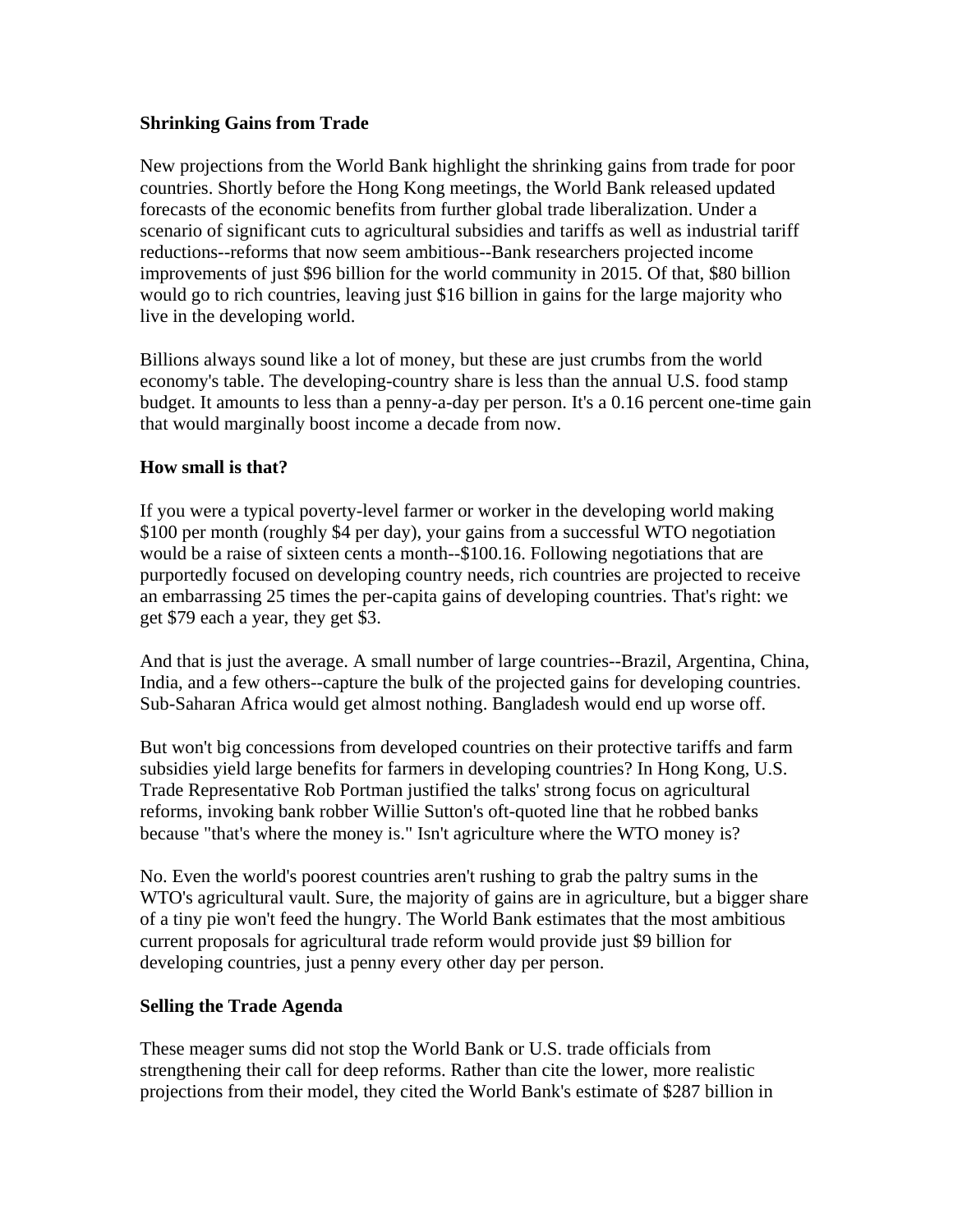potential gains from "full" trade liberalization, a figure that negotiators and the press dutifully reported in their calls for ambitious reforms in Hong Kong.

What's wrong with that estimate? First, it is derived from the entirely unrealistic scenario in which all countries eliminate all tariffs, subsidies, and other trade barriers. While Bank researchers acknowledge the abstraction, they most often present these more encouraging numbers in the lead-up to WTO meetings, even though their lower numbers are more realistic.

Second, \$287 billion is still not much of a gain--a one-time gain in 2015 of less than one percent in income for the world economy.

Third, the \$287 billion figure hides the embarrassing finding that the majority of the gains--60 percent--go to rich countries. So much for a "development round."

In other selective presentations of its projections, the World Bank raised alarms that any exemption of agricultural goods as "special and sensitive products" due to their importance to a country's food security, rural development, or farmer livelihoods would wipe out the gains from trade for developing countries. Indeed, their economic models showed just that: The \$9 billion in projected developing-country gains from agricultural trade reform would disappear with even modest exemptions for such products.

But developing countries have gotten more sophisticated about such estimates. That's one of the reasons the talks have lost momentum. The exemption for special products, such as rice in the Philippines and other Asian countries, can be a key anti-poverty buffer for the poorest subsistence farmers, by protecting producers from market distortions such as the rampant rich-country dumping of agricultural commodities. If it costs less than a pennya-day per capita to keep such protections, that is a small price to pay for retaining sovereign control over key food resources.

## **Getting Serious About Poverty**

The obvious conclusion from the World Bank's economic projections is that trade liberalization is likely to contribute very little to reducing world poverty, the supposed goal of the ongoing round of global trade negotiations. Just two years ago in Cancún Bank researchers used their older projections for full trade liberalization to talk encouragingly about trade lifting 144 million people out of poverty. Now, with their revised and more realistic numbers, the Bank projects that just 2.5 million people in the developing world would move above the \$1-per-day threshold for extreme poverty, only 0.5 million from agricultural reforms alone.

That's 2.5 million out of 622 million extremely poor people. In Sub-Saharan Africa, just 500,000 people out of 340 million poor would move out of extreme poverty with a successful negotiation, a reduction of well under one percent in 2015.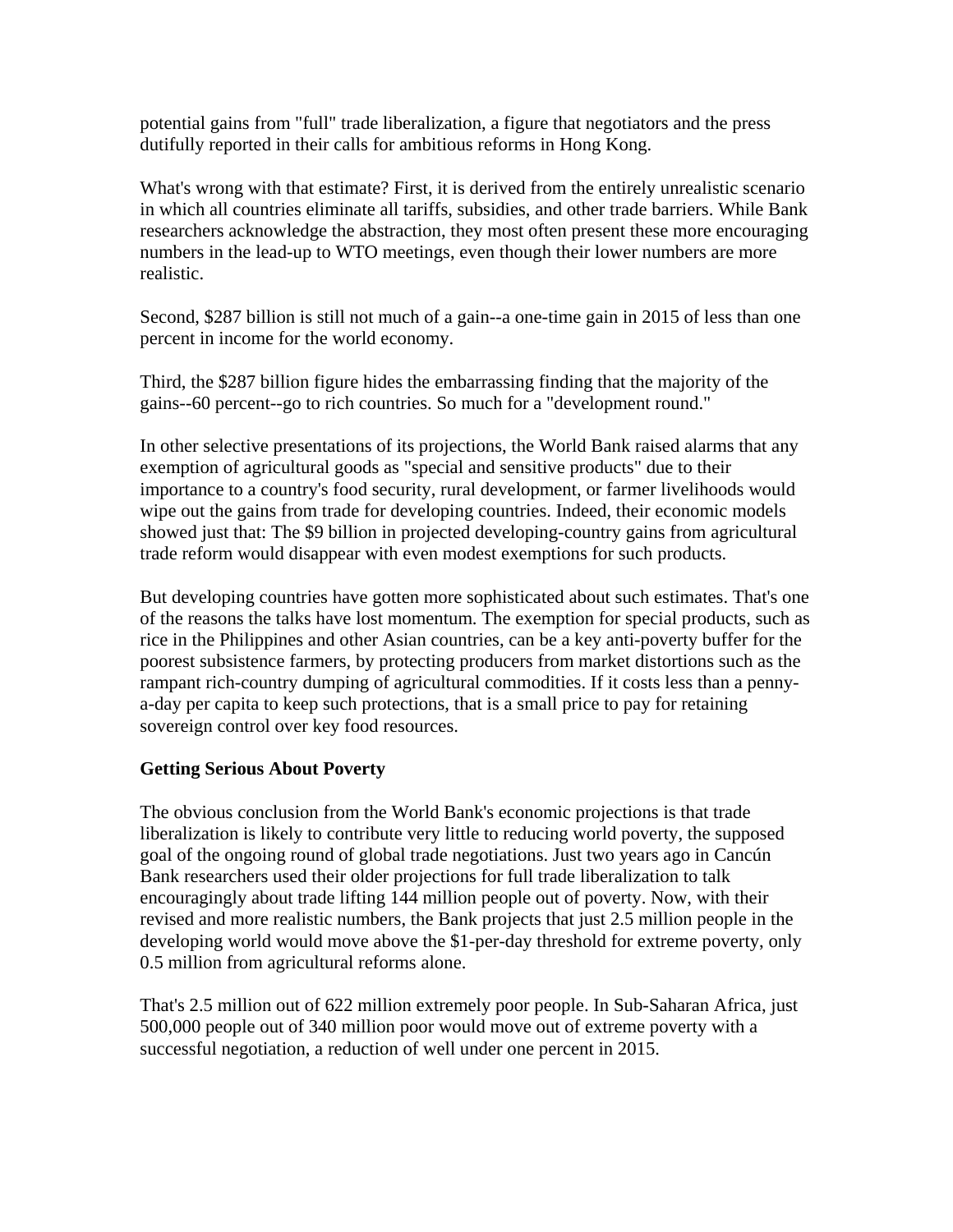If the world community takes seriously the goal of halving global poverty by that year, trade will be only a tiny part of the solution.

To have any meaningful impact, rich countries would have to make good on their commitment to, as the Doha Declaration states, place developing countries' "needs and interests at the heart of the Work Program adopted in this declaration." That would mean recognizing in practice the need for "special and differentiated treatment" for developing countries, to leave them the policy tools to industrialize and develop. It would mean accepting developing-country proposals to let countries exempt sensitive food crops such as rice, maize, and wheat from liberalization.

For its part, the U.S. government could make an important contribution by simply implementing the standing WTO ruling that its cotton subsidies violate existing rules. West African cotton farmers would see tangible benefits from such measures. Instead, the U.S. has cynically offered compliance with the ruling as a possible concession in exchange for developing country trade openings in manufacturing and services. That is the kind of hypocrisy--"We'll follow the rules we've already agreed to, but only if you give us more"--that undermines Doha progress.

Another reform that could make a difference came from a coalition of African countries, including Kenya, Tanzania, Uganda, and Rwanda. They called for WTO actions to address their most pressing agricultural issue: chronically low and falling prices for farm products. The group has proposed reining in transnational commodity traders and buyers, which squeeze farm profits. They also call for greater international cooperation to manage world production, so prices will stay at reasonable levels.

Those actions, which would remove important distortions from the world economy, could make a significant difference to poor people in commodity-dependent developing countries, but they are nowhere near the center of the official WTO agenda. If they were, maybe we would see more widespread enthusiasm for a Doha agreement.

Instead, as the April deadline for a WTO deal approaches, look for continued exhortations for deeper and faster trade liberalization from the United States and other rich nations, amid hand-wringing about lost opportunities to capture billions of dollars in gains. Expect renewed U.S. pressure to reduce exemptions for key food crops. And look for continued hypocrisy from U.S. officials unwilling to follow the existing trade rules, much less make them fairer for developing countries.

In other words, look for more crumbs for development from the WTO negotiating table.

*Timothy A. Wise is Deputy Director of the Global Development and Environment Institute at Tufts University in Medford/Somerville, Massachusetts .* 

#### **For More Information**